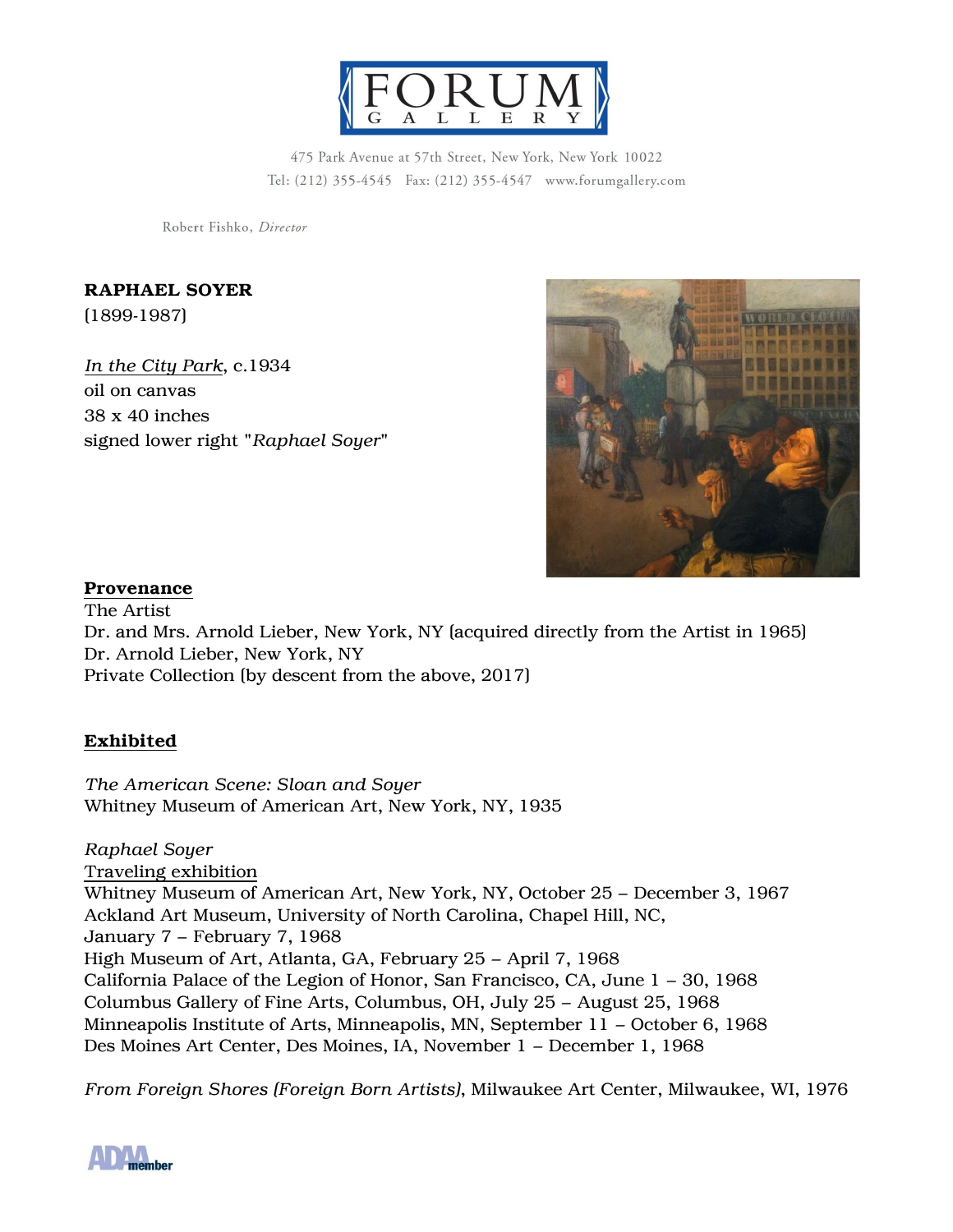*Representations of America*, Pushkin Museum, Moscow; Hermitage Museum, Leningrad and Palace of Art, Minsk (under auspices of the Metropolitan Museum of Art, New York, NY), 1977-1978

*Amerika: Traum und Depression, 1920-1940*, Neue Gesellschaft für bildende Kunst, Academy of Fine Arts (Berlin) and Kunstverein (Hamburg), Germany, 1980-81, no. 322

*Social Concern and Urban Realism: American Painting in the 1930s,* The American Federation of Arts, New York, NY, April 1983 - October 1984

*Tides of Immigration: Romantic Visions and Urban Realities,* Museum of the Borough of Brooklyn at Brooklyn College, Brooklyn, NY October 7 - December 2, 1986

*Visions of America: Urban Realism 1900-1945* Traveling exhibition Columbus Museum of Art, Columbus, OH January 5 - March 3, 1996 Museo de Arte Moderno, April 5 - June 2, 1996 The Butler Institute of American Art, June 30 - August 18, 1996

*Raphael Soyer: Twenty Great Paintings* Forum Gallery, New York, NY, January 19 - March 4, 1995

*Between Heaven and Hell: Union Square in the Thirties*, Sordoni Art Gallery, Wilkes University, Wilkes-Barre, PA, January 21 – March 3, 1996

*Aaron Copeland's America*, Heckscher Museum of Art, Huntington, NY, November 4, 2000 – January 21, 2001

*Old New York and the Artists of the Period 1900-1941 (The Ashcan School)* Nassau County Museum of Art, Roslyn Harbor, NY, August 19 - November 4, 2001

*Art Across American: The WPA Years*, Nassau County Museum of Art, Roslyn Harbor, NY, August 15 – October 31, 2004

*Reginald Marsh and Infamous New York,* Nassau County Museum of Art, Roslyn Harbor, NY, February 19 - May 14, 2006

*Art in America: 300 Years of Innovation*

Organized by the Solomon R. Guggenheim Foundation and the Terra Foundation Traveling exhibition

National Art Museum of China, Beijing, China, February 10 - April 5, 2007 Shanghai Museum of Contemporary Art, Shanghai, China, May 1 - June 30, 2007 Pushkin Museum of Fine Art, Moscow, Russia, July 24 – September 9, 2007 Guggenheim Museum, Bilbao, Spain, October 10, 2007 – April 27, 2008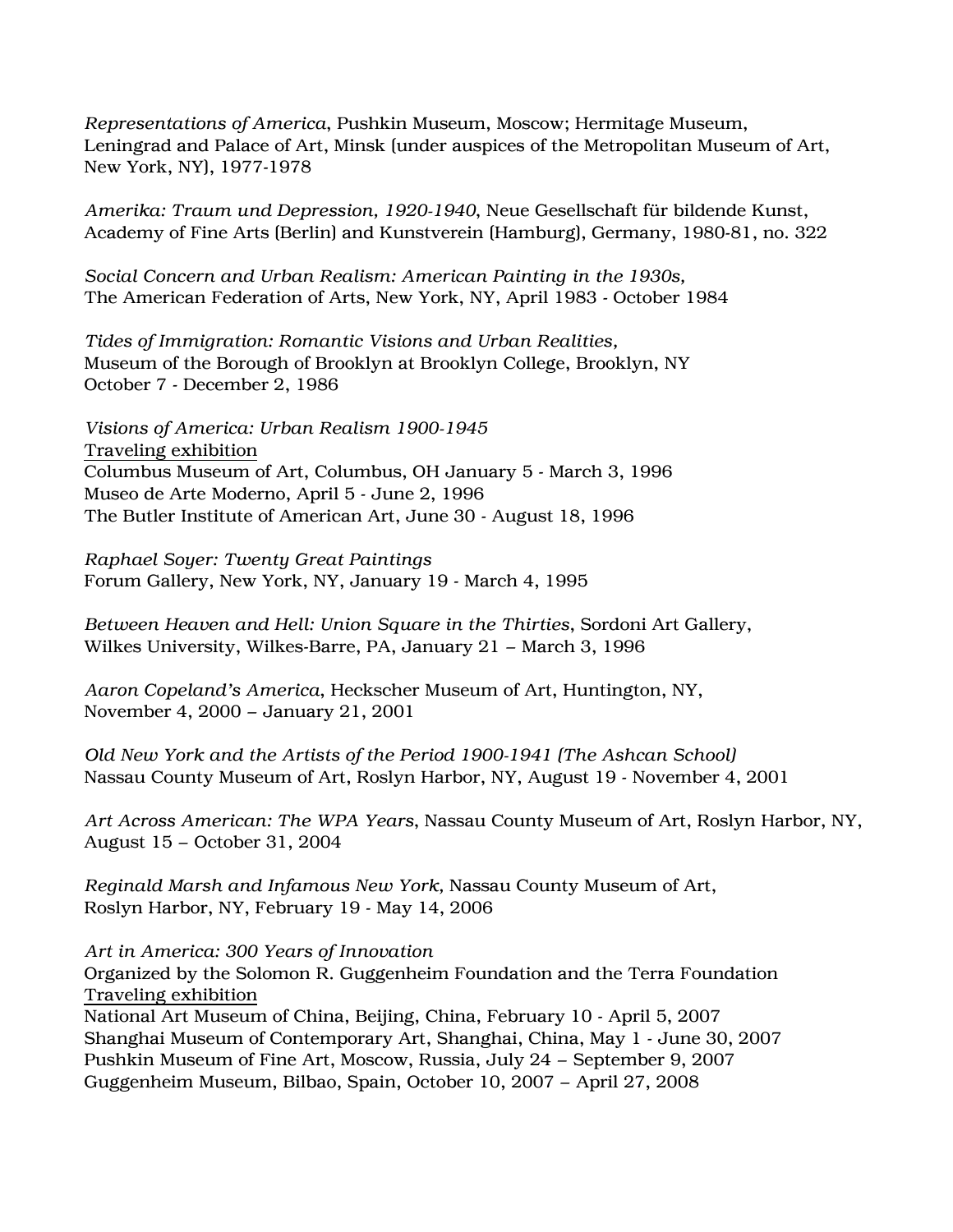*You Say You Want a Revolution: American Artists and the Communist Party*, Galerie St. Etienne, New York, NY, October 18, 2016 – March 4, 2017

## Literature

Goodrich, Lloyd. *Raphael Soyer*, Whitney Museum of American Art, New York, NY, 1967, p. 34, Illustrated in color, pp. 12, 15, Referenced, and p. 76, Listed.

Goodrich, Lloyd. *Raphael Soyer*, H.N. Abrams, New York, NY, 1972, p. 69, Referenced, and p. 85, Illustrated.

Hemingway, Andrew. *Artists on the Left: American Artists and the Communist Movement, 1926–1956*. (New Haven: Yale University Press, 2002), p. x, Illustrated (detail) and p. 71, Illustrated.

Davidson, Susan, and Justin Wolff. *Art in America: Three Hundred Years of Innovation*, The Solomon R. Guggenheim Foundation in partnership with the Terra Foundation for American Art, New York and Chicago, 2007, p. 203, Referenced and p. 205, Illustrated.

## Note

Raphael Soyer and his twin brother Moses were born in the city of Borisoglebsk between Moscow and the Black Sea in the Southern Russian province of Voronezh Oblast. Their father, Abraham, was a Hebrew writer, scholar, and teacher who fostered the humanities both at his school and at home. As children, Moses and Raphael read the great Russian writers as well as Dickens and Mark Twain (in translation), discovered the seminal painters of Western art, and began to draw. Due to the ongoing oppression of Jews in Czarist Russia, in 1912 the Soyer family emigrated to the United States, settling in Brooklyn. In 1914, the twins enrolled at the free evening classes offered at Cooper Union, where their formal art training began and where they remained until 1918. Then Moses went to study at the Educational Alliance and Raphael at the National Academy of Design where, for four years, he learned traditional painting technique by working from life models in the realist tradition.

While at the Academy, however, and after leaving it, Raphael also took courses at the Arts Students League. There, he came under the guidance and professorship of painter Guy Pène du Bois (whose own teacher had been famed Ashcan School leader Robert Henri), who encouraged Soyer to paint his own real-life surroundings, and to do so instinctively. Throughout the remaining years of the decade, Soyer continued to develop and work through what he described as his own "primitive" period, when his canvases shared the simplified pictorial space and naïve subject matter (albeit more personal in the case of Soyer) as those of the French "primitivist" painter Henri Rousseau. Raphael's most meaningful piece of this time is *Dancing Lesson* (1926), an enchanting composition of his sister Rebecca teaching Moses to dance while his parents look on and brother Isaac plays the